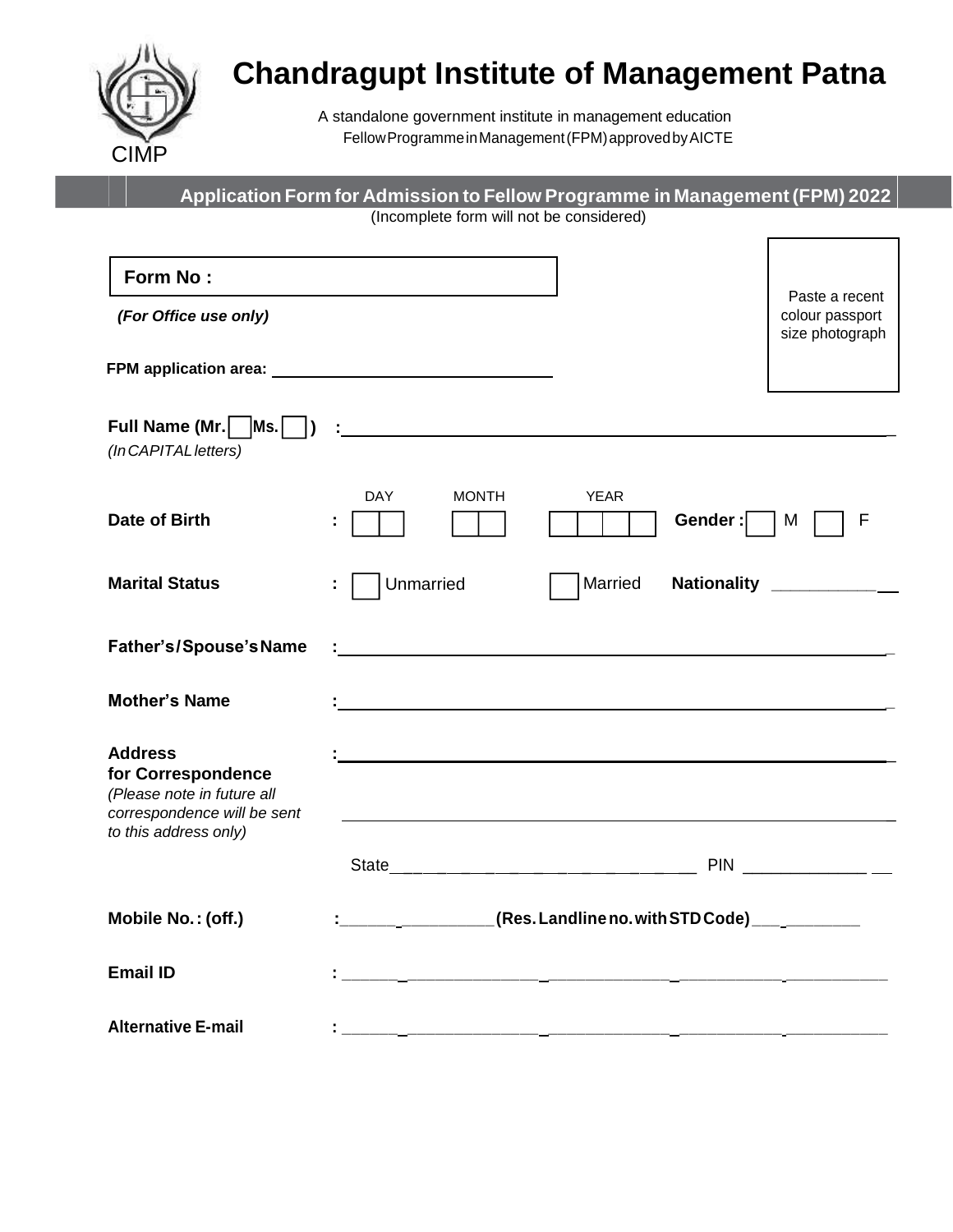#### **A. Academic Record (Attach self attested photocopies):**

| <b>Examination</b>                                  | Name of the<br><b>Institution</b> | <b>Board</b><br>/University | Year of<br>Passing | <b>Marks</b><br>(%)/<br><b>GPA</b> | Subject(s)/<br>Specialization |
|-----------------------------------------------------|-----------------------------------|-----------------------------|--------------------|------------------------------------|-------------------------------|
| Secondary (X)                                       |                                   |                             |                    |                                    |                               |
| <b>Senior Secondary</b><br>(XII)                    |                                   |                             |                    |                                    |                               |
| <b>Graduate Degree</b>                              |                                   |                             |                    |                                    |                               |
| <b>Post Graduate</b><br><b>Degree</b>               |                                   |                             |                    |                                    |                               |
| <b>Professional Degree</b><br>(if any) ex. CA, ICWA |                                   |                             |                    |                                    |                               |

#### **B. Valid Score:** CAT/GMAT/GRE/NET

#### **C. Academic / Professional Awards / Medals / Prizes / Scholarships / Certificates / Honors etc.**

#### **D. Employed / Unemployed** (Please Tick)

*(If employed, attach details of Institution(s) / Organization(s) served and No Objection Certificate from the employer)*

| In Case of Academicians: Teaching Experience of UG_ |
|-----------------------------------------------------|
|-----------------------------------------------------|

### **Employment details (Full time employment after P.G.):**

| Sr.<br>No. | <b>Position</b> | Organisation | Specify<br>Academic/<br><b>Industry</b> | From | To | Years |
|------------|-----------------|--------------|-----------------------------------------|------|----|-------|
| 1.         |                 |              |                                         |      |    |       |
| 2.         |                 |              |                                         |      |    |       |
| 3.         |                 |              |                                         |      |    |       |
| 4.         |                 |              |                                         |      |    |       |
| 5.         |                 |              |                                         |      |    |       |

#### **E. Research Papers / Articles published:**

2.

1. **In the contract of the contract of the contract of the contract of the contract of the contract of the contract of the contract of the contract of the contract of the contract of the contract of the contract of the con** 2.  $\qquad \qquad$ **F. International / National popular Article / Book / Book chapter:** 1.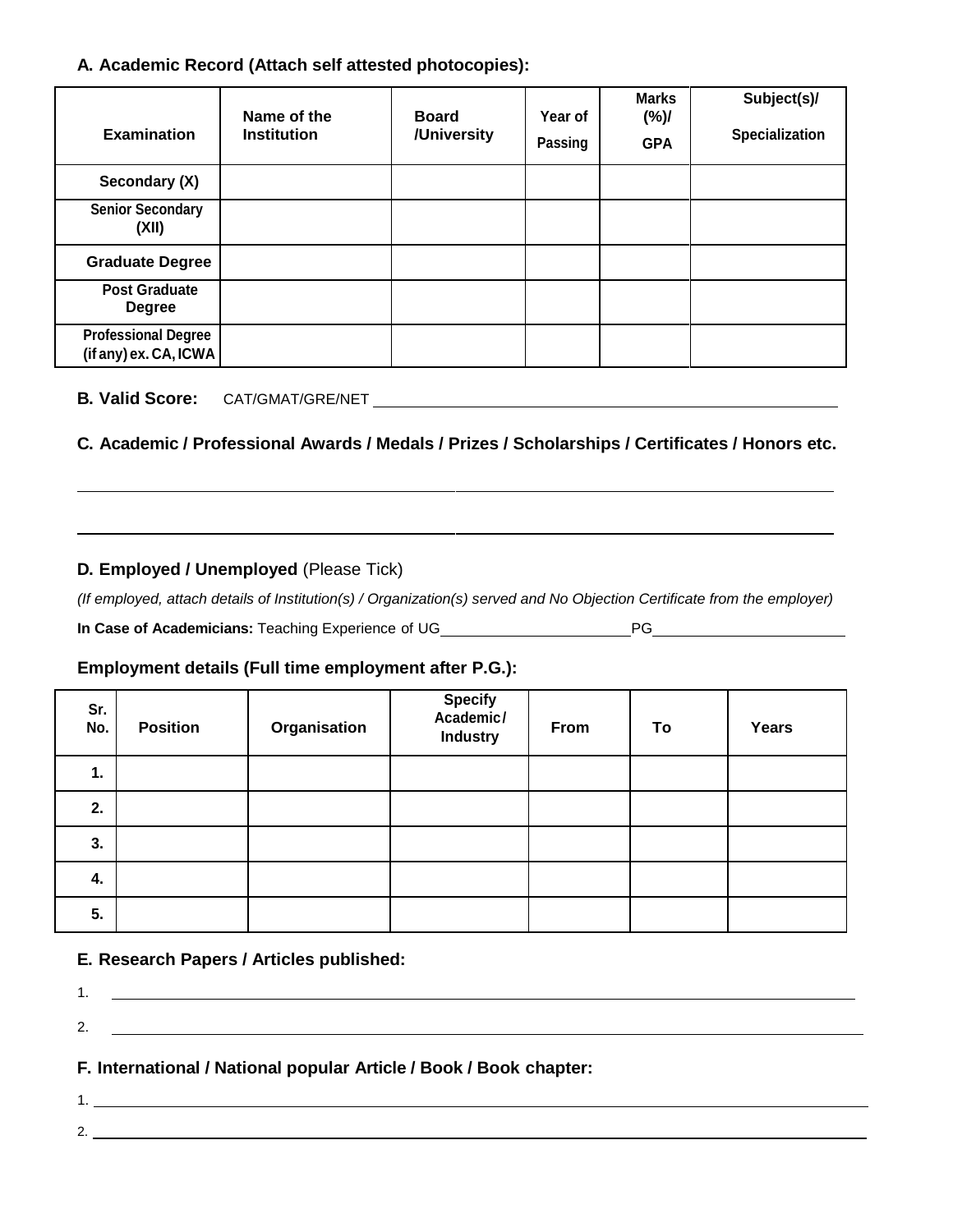#### **G. Research Conferences / Seminar Attended:**

| 1.             |                               |
|----------------|-------------------------------|
| 2.             |                               |
|                | H. Area of Research Interest: |
| $1.$ $\sim$    |                               |
| $\overline{2}$ |                               |

**I. Applicant has to submit a write-up/research proposal related to your area of research interest in approx 5000 words. The proposal must include research objectives, a short literature review, a short description on methodology and expected findings.**

#### **J. Declaration:**

- a) I here by declare that I am physically and mentally fit to undertake the course work and research work of the programme. That I have no past history / record of a medical condition that can hinder my pursuance of the programme.
- b) I shall abide by the decision of CIMP in all matters pertaining to admission and administration of the programme. The Institute's decision shall be final and binding on me.
- c) I shall abide by the rules and regulations of CIMP, if selected.
- d) I understand the contents of this form and particularly this declaration being made here.
- e) I understand that my candidature / admission to the programme will stand cancelled if any information provided by me with this application is found to be false or suppressed.

#### **Application fee details:**

Demand Draft No. ………………………… Date ………/………/……………. Amount Rs. …………….……

Bank name ……………………………….………….………………

**Place:** 

**Date:**  *(Signature of the Applicant)*

\*Attach separate sheet where needed